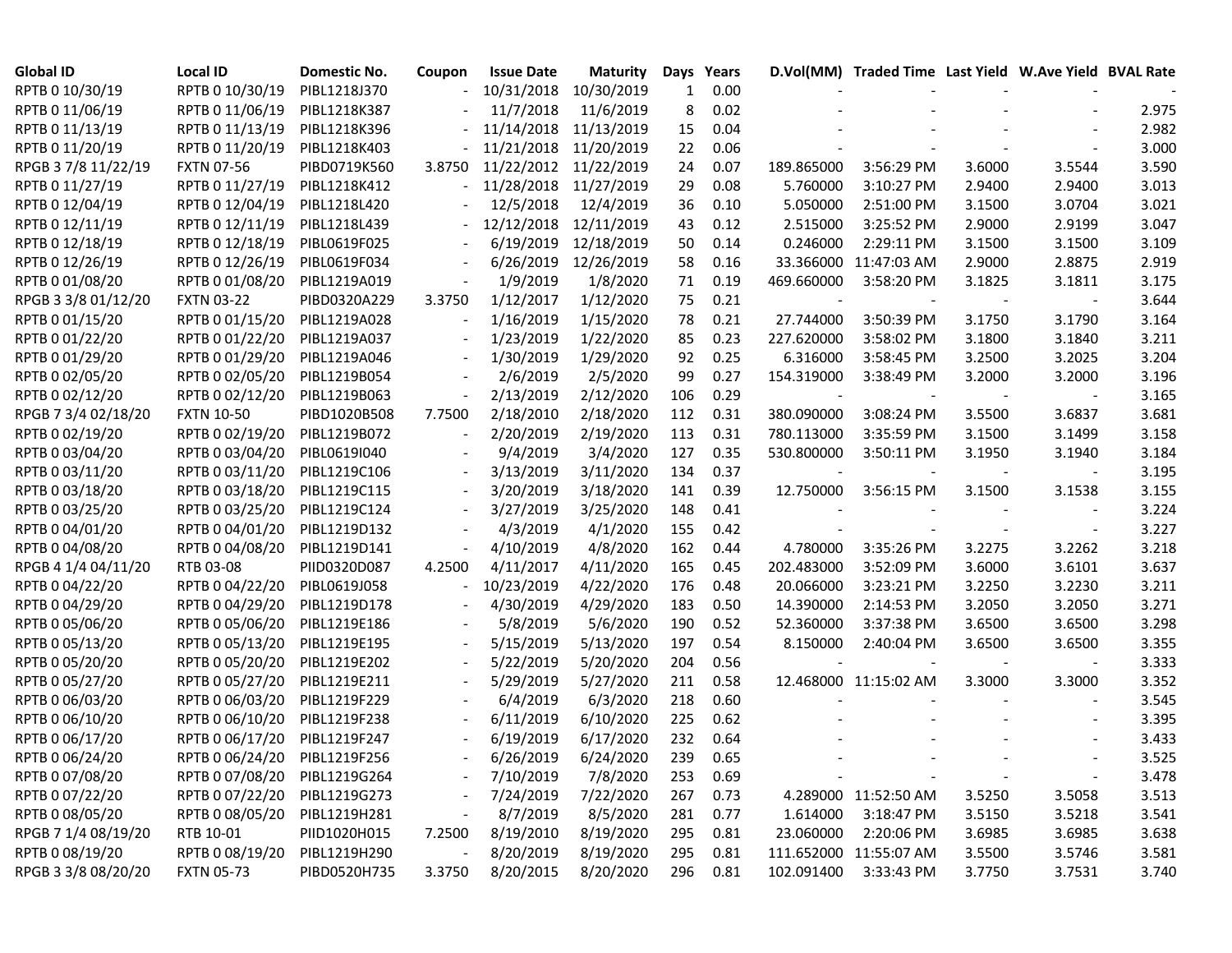| <b>Global ID</b>     | <b>Local ID</b>   | Domestic No. | Coupon  | <b>Issue Date</b>  | <b>Maturity</b>  | Days | Years |                   | D.Vol(MM) Traded Time Last Yield W.Ave Yield BVAL Rate |        |                          |       |
|----------------------|-------------------|--------------|---------|--------------------|------------------|------|-------|-------------------|--------------------------------------------------------|--------|--------------------------|-------|
| RPTB 0 09/02/20      | RPTB 0 09/02/20   | PIBL1219I306 |         | 9/4/2019           | 9/2/2020         | 309  | 0.85  |                   |                                                        |        |                          | 3.607 |
| RPGB 6 1/8 09/16/20  | <b>FXTN 10-51</b> | PIBD1020I510 | 6.1250  | 9/16/2010          | 9/16/2020        | 323  | 0.88  |                   |                                                        |        |                          | 3.766 |
| RPTB 0 09/16/20      | RPTB 0 09/16/20   | PIBL1219I315 |         | 9/18/2019          | 9/16/2020        | 323  | 0.88  | 3.023000          | 2:34:09 PM                                             | 3.5500 | 3.5500                   | 3.601 |
| RPTB 0 10/07/20      | RPTB 0 10/07/20   | PIBL1219J323 |         | 10/9/2019          | 10/7/2020        | 344  | 0.94  |                   | 7.132000 11:23:32 AM                                   | 3.5850 | 3.5766                   | 3.590 |
| RPTB 0 10/21/20      | RPTB 0 10/21/20   | PIBL1219J332 |         | 10/23/2019         | 10/21/2020       | 358  | 0.98  | 134.097000        | 3:39:21 PM                                             | 3.5600 | 3.5527                   | 3.556 |
| RPGB 5 7/8 12/16/20  | <b>FXTN 10-52</b> | PIBD1020L525 | 5.8750  | 12/16/2010         | 12/16/2020       | 414  | 1.13  |                   |                                                        |        |                          | 3.781 |
| RPGB 4 1/4 01/25/21  | <b>FXTN 03-23</b> | PIBD0321A236 | 4.2500  | 1/25/2018          | 1/25/2021        | 454  | 1.24  |                   | 19.200000 11:27:59 AM                                  | 3.8000 | 3.8285                   | 3.841 |
| RPGB 7 3/8 03/03/21  | RTB 10-02         | PIID1021C027 | 7.3750  | 3/3/2011           | 3/3/2021         | 491  | 1.34  | 93.127000         | 3:21:46 PM                                             | 3.9000 | 3.9030                   | 3.921 |
| RPGB 3 1/2 03/20/21  | <b>FXTN 07-57</b> | PIBD0721C574 | 3.5000  | 3/20/2014          | 3/20/2021        | 508  | 1.39  | 6.300000          | 3:07:37 PM                                             | 3.8700 | 3.8415                   | 3.859 |
| RPGB 6 1/2 04/28/21  | <b>FXTN 10-53</b> | PIBD1021D531 | 6.5000  | 4/28/2011          | 4/28/2021        | 547  | 1.50  |                   |                                                        |        |                          | 3.827 |
| RPGB 4 7/8 06/13/21  | RTB 03-09         | PIID0321F092 | 4.8750  | 6/13/2018          | 6/13/2021        | 593  | 1.62  | 92.045000         | 3:48:00 PM                                             | 3.8750 | 3.8356                   | 3.874 |
| RPGB 5 3/4 10/20/21  | RTB 10-03         | PIID1021J039 | 5.7500  | 10/20/2011         | 10/20/2021       | 722  | 1.98  | 0.520000          | 3:28:29 PM                                             | 4.0000 | 3.8654                   | 3.896 |
| RPGB 5 3/4 11/24/21  | <b>FXTN 10-55</b> | PIBD1021K551 | 5.7500  | 11/24/2011         | 11/24/2021       | 757  | 2.07  |                   |                                                        |        |                          | 3.900 |
| RPGB 63/8 01/19/22   | <b>FXTN 10-54</b> | PIBD1022G545 | 6.3750  | 7/19/2011          | 1/19/2022        | 813  | 2.23  |                   |                                                        |        | $\overline{\phantom{a}}$ | 3.921 |
| RPGB 4 01/26/22      | <b>FXTN 05-74</b> | PIBD0522A747 | 4.0000  | 1/26/2017          | 1/26/2022        | 820  | 2.25  | 752.000000        | 3:52:35 PM                                             | 3.9250 | 3.8831                   | 3.915 |
| RPGB 15 03/14/22     | <b>FXTN 20-02</b> | PIBD2022C021 | 15.0000 | 3/14/2002          | 3/14/2022        | 867  | 2.37  |                   |                                                        |        | $\overline{\phantom{a}}$ | 3.938 |
| RPGB 4 3/4 07/04/22  | <b>FXTN 03-24</b> | PIBD0322G247 | 4.7500  | 7/4/2019           | 7/4/2022         | 979  | 2.68  |                   | 66.200000 10:09:02 AM                                  | 3.8550 | 3.8550                   | 3.875 |
| RPGB 4 7/8 08/02/22  | <b>FXTN 10-56</b> | PIBD1022H562 | 4.8750  | 8/2/2012           | 8/2/2022 1,008   |      | 2.76  |                   |                                                        |        |                          | 3.986 |
| RPGB 4 3/4 09/13/22  | <b>FXTN 10-57</b> | PIBD1022I570 | 4.7500  | 9/13/2012          | 9/13/2022 1,050  |      | 2.88  |                   |                                                        |        |                          | 4.000 |
| RPGB 12 3/4 10/17/22 | <b>FXTN 20-03</b> | PIBD2022J033 | 12.7500 | 10/17/2002         | 10/17/2022 1,084 |      | 2.97  |                   |                                                        |        | $\overline{\phantom{a}}$ | 4.012 |
| RPGB 4 5/8 12/04/22  | RTB 05-11         | PIID0522L114 | 4.6250  | 12/4/2017          | 12/4/2022 1,132  |      | 3.10  | 468.800000        | 2:43:42 PM                                             | 3.9750 | 3.9157                   | 3.905 |
| RPGB 4 12/06/22      | <b>FXTN 10-58</b> | PIBD1022L585 | 4.0000  | 12/6/2012          | 12/6/2022 1,134  |      | 3.11  |                   |                                                        |        |                          | 4.029 |
| RPGB 13 02/20/23     | <b>FXTN 20-04</b> | PIBD2023B048 | 13.0000 | 2/20/2003          | 2/20/2023 1,210  |      | 3.31  |                   |                                                        |        |                          | 4.057 |
| RPGB 5 1/2 03/08/23  | <b>FXTN 05-75</b> | PIBD0523C752 | 5.5000  | 3/8/2018           | 3/8/2023 1,226   |      | 3.36  | 58.500000         | 3:52:36 PM                                             | 4.0000 | 4.0281                   | 4.040 |
| RPGB 3 1/2 04/21/23  | <b>FXTN 07-58</b> | PIBD0723D588 | 3.5000  | 4/21/2016          | 4/21/2023 1,270  |      | 3.48  | 39.200000         | 3:58:06 PM                                             | 4.1000 | 4.1244                   | 4.134 |
| RPGB 11 7/8 05/29/23 | <b>FXTN 20-05</b> | PIBD2023E054 | 11.8750 | 5/29/2003          | 5/29/2023 1,308  |      | 3.58  | 13.000000         | 2:28:30 PM                                             | 4.1000 | 4.0908                   | 4.105 |
| RPGB 3 1/4 08/15/23  | RTB 10-04         | PIID1023H046 | 3.2500  | 8/15/2013          | 8/15/2023 1,386  |      | 3.80  | 20.810000         | 3:33:46 PM                                             | 4.2750 | 4.2136                   | 4.279 |
| RPGB 11 3/8 10/23/23 | <b>FXTN 20-06</b> | PIBD2023J068 | 11.3750 | 10/23/2003         | 10/23/2023 1,455 |      | 3.98  |                   |                                                        |        |                          | 4.144 |
| RPGB 6 1/4 03/12/24  | RTB 05-12         | PIID0524C129 | 6.2500  | 3/12/2019          | 3/12/2024 1,596  |      | 4.37  | 5,679.840000      | 3:09:41 PM                                             | 4.0950 | 4.0925                   | 4.097 |
| RPGB 4 1/2 04/20/24  | <b>FXTN 07-59</b> | PIBD0724D595 | 4.5000  | 4/20/2017          | 4/20/2024 1,635  |      | 4.48  | 323.000000        | 2:28:26 PM                                             | 4.1500 | 4.1500                   | 4.156 |
| RPGB 12 3/8 06/03/24 | <b>FXTN 20-07</b> | PIBD2024F075 | 12.3750 | 6/3/2004           | 6/3/2024 1,679   |      | 4.60  |                   |                                                        |        |                          | 4.222 |
| RPGB 12 7/8 08/05/24 | <b>FXTN 20-08</b> | PIBD2024H086 | 12.8750 | 8/5/2004           | 8/5/2024 1,742   |      | 4.77  |                   |                                                        |        |                          | 4.248 |
| RPGB 4 1/8 08/20/24  | <b>FXTN 10-59</b> | PIBD1024H595 | 4.1250  | 8/20/2014          | 8/20/2024 1,757  |      | 4.81  | 115.500227        | 3:36:16 PM                                             | 4.2500 | 4.2522                   | 4.250 |
| RPGB 4 1/4 10/17/24  | <b>FXTN 05-76</b> | PIBD0524J762 | 4.2500  | 10/17/2019         | 10/17/2024 1,815 |      | 4.97  | 314.000000        | 3:15:30 PM                                             | 4.1350 | 4.1504                   | 4.144 |
| RPGB 13 3/4 11/11/24 | <b>FXTN 20-09</b> | PIBD2024K091 | 13.7500 | 11/11/2004         | 11/11/2024 1,840 |      | 5.04  |                   |                                                        |        |                          | 4.283 |
| RPGB 5 3/4 04/12/25  | <b>FXTN 07-61</b> | PIBD0725D618 | 5.7500  | 4/12/2018          | 4/12/2025 1,992  |      | 5.45  | 1,741.000000      | 3:12:36 PM                                             | 4.3100 | 4.3151                   | 4.316 |
| RPGB 12 1/8 04/14/25 | <b>FXTN 20-10</b> | PIBD2025D103 | 12.1250 | 4/14/2005          | 4/14/2025 1,994  |      | 5.46  |                   |                                                        |        |                          | 4.333 |
| RPGB 3 5/8 09/09/25  | <b>FXTN 10-60</b> | PIBD10251608 | 3.6250  | 9/9/2015           | 9/9/2025 2,142   |      | 5.86  |                   | 65.750541 2:38:16 PM                                   | 4.5150 | 4.5382                   | 4.605 |
| RPGB 12 1/8 10/20/25 | <b>FXTN 20-11</b> | PIBD2025J116 |         | 12.1250 10/20/2005 | 10/20/2025 2,183 |      | 5.98  |                   |                                                        |        |                          | 4.394 |
| RPGB 18 1/4 11/29/25 | <b>FXTN 25-01</b> | PIBD2525K015 | 18.2500 | 11/29/2000         | 11/29/2025 2,223 |      | 6.09  |                   |                                                        |        |                          | 4.405 |
| RPGB 10 1/4 01/19/26 | <b>FXTN 20-12</b> | PIBD2026A122 | 10.2500 | 1/19/2006          | 1/19/2026 2,274  |      | 6.23  |                   |                                                        |        |                          | 4.439 |
| RPGB 6 1/4 02/14/26  | <b>FXTN 07-62</b> | PIBD0726B627 | 6.2500  | 2/14/2019          | 2/14/2026 2,300  |      |       | 6.30 3,252.065800 | 3:55:18 PM                                             | 4.3275 | 4.3351                   | 4.332 |
|                      |                   |              |         |                    |                  |      |       |                   |                                                        |        |                          |       |